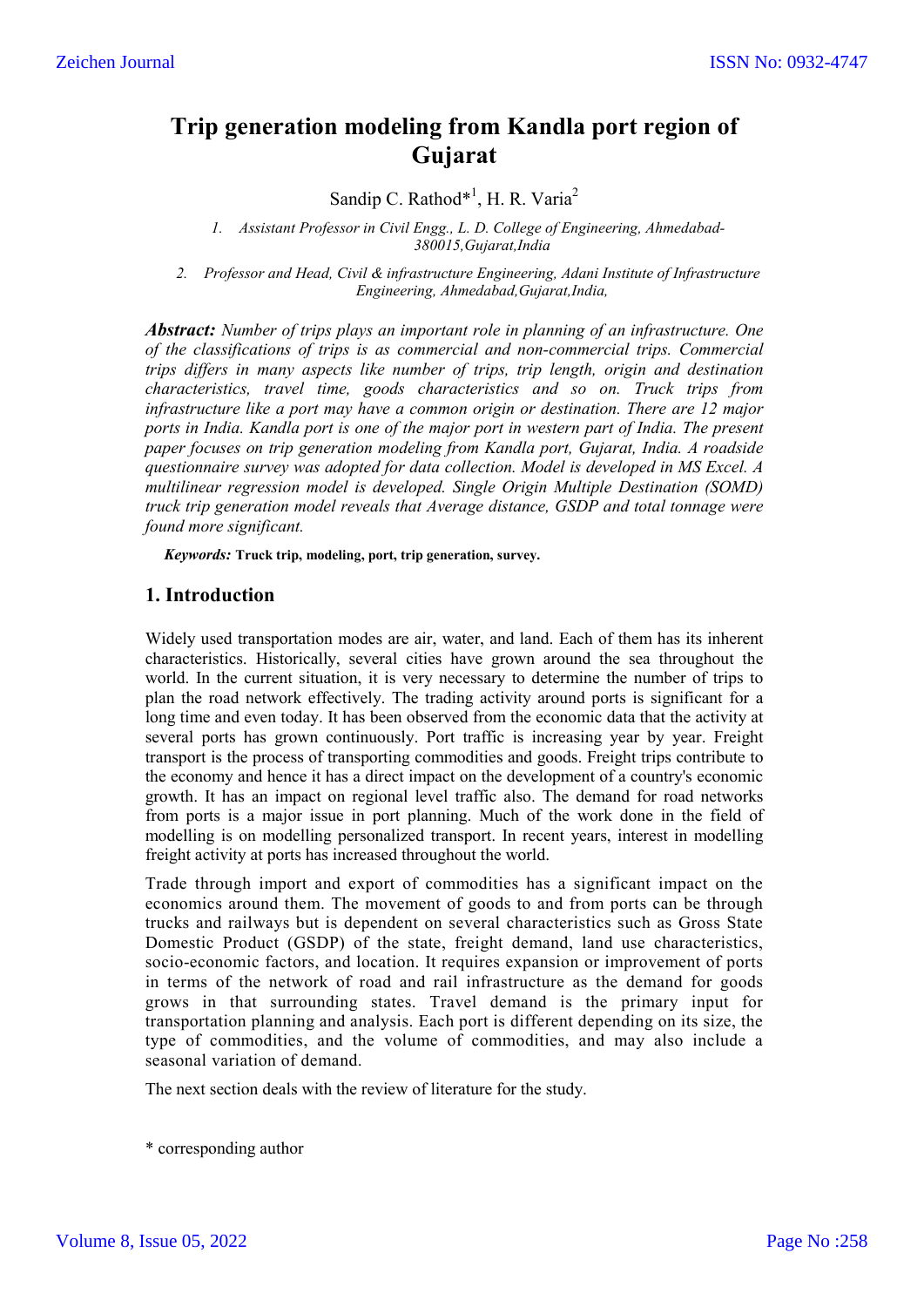# **2. Literature Review**

Ashtakala. B. and A. S. Narsimha Murthy (1988) applied the Gravity model for modelling commodity transportation for Alberta. The survey data were grouped into specific commodity categories, and a set of O-D tables have been developed. These O-D tables were the basis for the development of gravity models. The study comprised of a set of gravity models, one for each commodity category, was developed to represent the commodity flows on a province-wide basis. The gravity model for each commodity category is calibrated by an optimization technique, which uses a power function and regression analysis. Models were acceptable as by statistical measures and commodity haul frequency diagrams.[1]

For the port of Miami, the truck trip generation model for container and trailer operation was developed by Al-Deek et al. (2000). The major factors identified were particular weekday of operation and amount & direction of cargo vessel. For predicting freight trip generation models, regression analysis and back-propagation neural (BPN) models were employed. Out of two techniques, the BPN model was found to be more accurate. [2]

Holguin Veras and Thorson (2000) examined trip length distributions (TLD) based on tonnage and freight demand for Guatemala. The data was collected through a questionnaire survey. The study revealed that major TLDs were affected by freight generators. The shape of TLD was governed by the type of movement being considered. [3]

Hongxia GUO (2008) carried out the reform and pilot study of the survey methodology for road freight transport. Two methods were adopted for data collection. The on-site questionnaire survey was adopted for goods and vehicles and the commercial vehicle typical enterprise survey was adopted for non-commercial vehicle study. [4]

Serag and Al-Tony (2010) in their study modelled international freight transport through lands and seaports of Arab countries from 1997 to 2001. The data collection parameters like delivery time, shipping time, transport time, custom process time were included and statistically tested. [5]

Hsing-Chung Chu (2011) has formulated some models of truck-trip generation for hauling containers at a major international seaport. The model adopted was the internalexternal truck-trip forecast model. Factors considered were based on monthly data like natural disasters, economic growth attributes, and regional and freight activity attributes. The final forecasting model was determined by comparing the prediction accuracy of a multiple regression model, time-series models, and a neural network model.[6]

Aronietis et.al (2011) made a comparative study on Port hinterland connections of Polish and Belgian. It was found that both port centers have an important road hinterland connection that faces competition from other alternative modes of freight transport. [7]

Allen, Browne, and Cherrett(2012) did the investigation on relationships between road freight transport, facility location, logistics management, and urban form. Their findings suggest that several geographical, spatial, and land use factors have important influences on freight activity in urban areas. Commercial and industrial land use patterns affect the types and quantities of goods produced, consumed, and hence the total quantity of freight transport handled. This also influences the distances over which goods are moved and by what specific mode. The length of haul on journeys to and from urban areas studied was found to be greatest for those areas with a major seaport and/or which were geographically remote. This affects the road freight transport intensity of goods transport journeys. [8]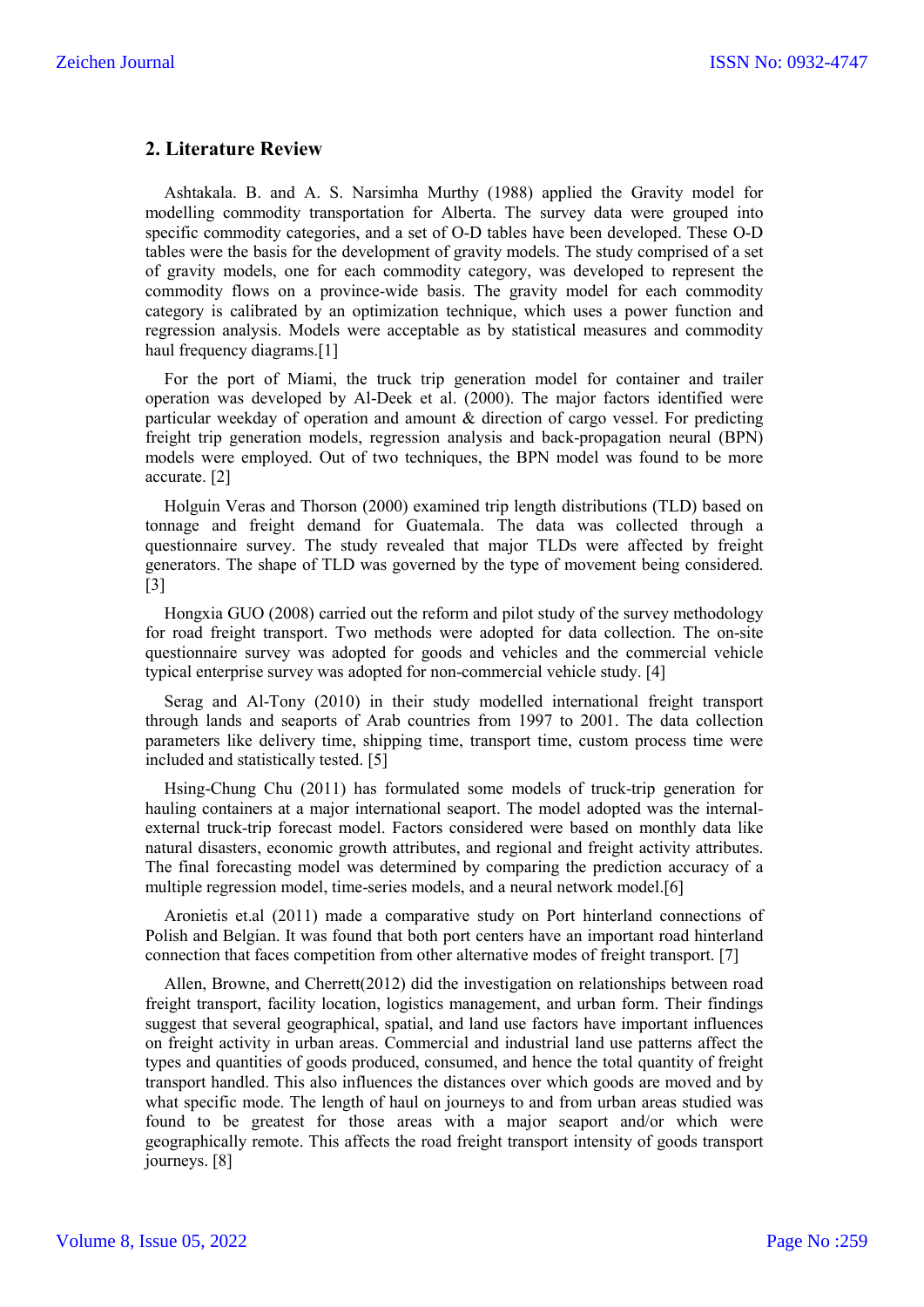A study was conducted by Lorenzo Masiero and David A. Hensher(2012) to identify the parameters related to freight transport modelling. Within a freight transport context, the origin-destination distance and the weight of the shipment play an important role in the decision of the most preferred transport service and in the way logistics managers evaluate the transport service's attributes. In particular, the attributes commonly used to describe a freight transport service in a stated choice framework are cost, time, punctuality, and risk of damages, respectively. [9]

Freight mode choice was modelled by Moschovou and Giannopoulos (2012) for Greece. The Linear regression equations were developed to show the relationship between various attributes. Disaggregate logit analysis was also performed. Variables like reliability time, ease of access, shipment value, the capability of handling large size load were selected for model development. [10]

Jusus et. al. (2012) estimated Daily Vehicle Flows for Urban Freight Deliveries and discussed the type of data used. The data is composed primarily of the available commercial statistics, which do not include data such as the firm size, the number of employees, or the floor area of the premises, things used by other authors to build their generation models. The authors carried out several small low-cost surveys, but without collecting any supply-chain, routing, or behavioural information. [11]

G. Ramadurai et. al. (2014) in his case study of Urban Freight Trip Generation of Chennai city has taken sources of data from Websites like Yellow Pages, Sulekha, Just Dial, Chennai Corporation, Sales Tax Department, and Economic Census. [12]

Demand forecasting models developed by Patil and Sahu (2015) for Mumbai port were developed based on inbound and outbound demand forecasting. Additive regressive and time series techniques were used in the model. The significant parameters were found to be economic indicators, Gross Domestic Product (GDP), and Crude Oil Production (CRLP) in regression analysis. [12]

Siddartha,. M. , Bhushan,. M, and C.S.R.K. Prasad (2018) in their study on Modelling Freight Generation and Distribution for Nationwide Interstate Freight Movement developed freight generation and distribution models using secondary sources of data from planning commission of India. Ordinary least square regression models were formed. It was found that Net State Domestic Product (NSDP), Area, Agricultural Area, Secondary sector workers, Petroleum and Electricity Consumption of the Traffic Analysis Zones were the influencing factors for the freight generation.[13]

### **3. Methodology**

The major objective of the study is to develop a truck trip generation model for highway networks connecting to the port. The model can be used to understand the freight traffic and to determine the significant parameters for truck trip generation for Kandla port.

- The minor objectives of this study are:
- 1. To find the present O-D scenario of truck trips.
- 2. To determine the effect of import/export commodities on truck trip generation.
- 3. To study the effect of parameters generating truck trips from the port.

#### **Scope**:

• Carry out traffic surveys for the inward and outward (entering to and leaving study area) trips connecting to the Kandla port.

• Development of a truck trip generation model to estimate future trips which can be helpful to administrators for policy framework.

Entire study is represented in the form of a flow chart as under: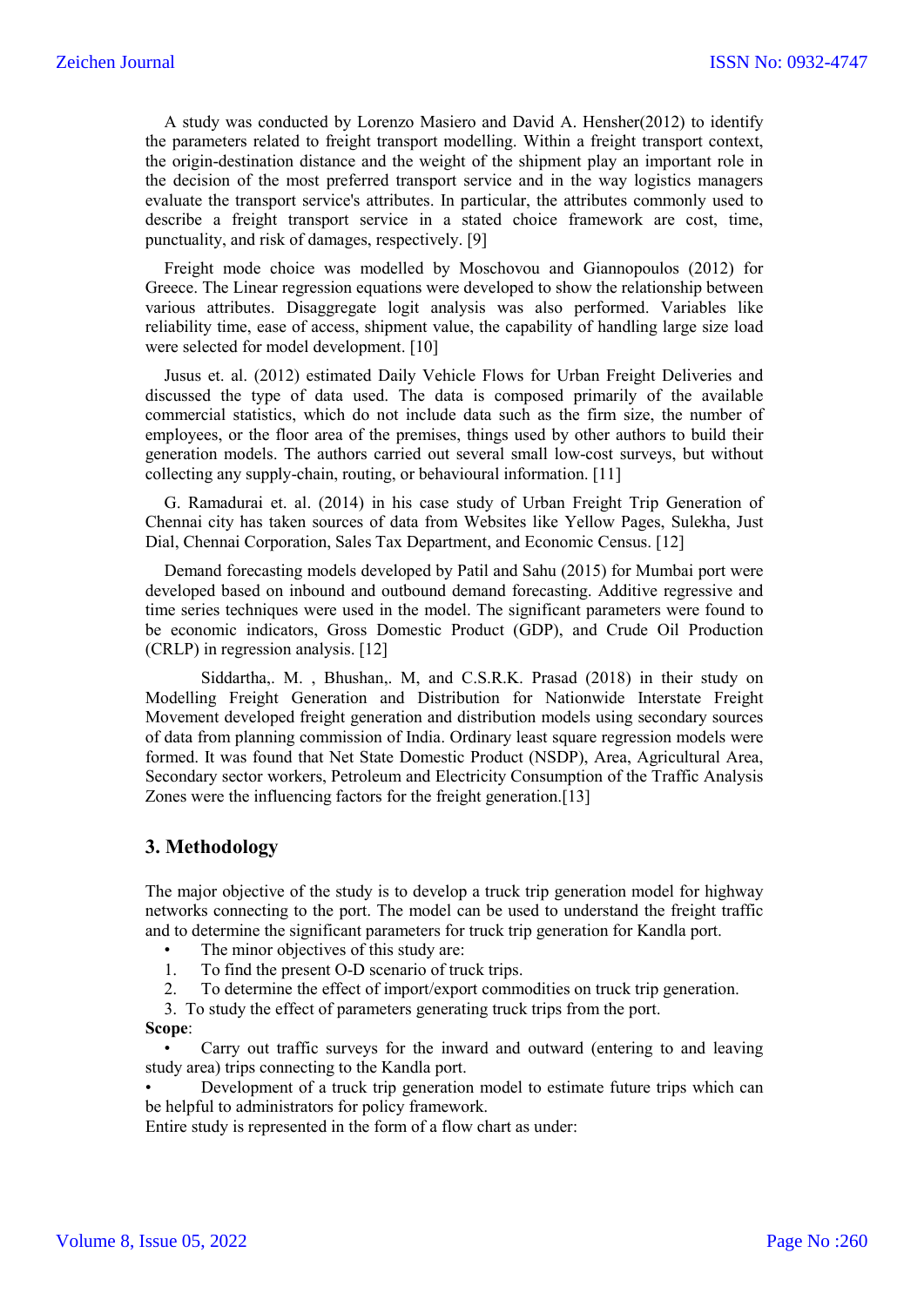

Figure 1 : Flow chart of methodology

# **4. Data Collection and Data analysis**

A roadside intercept survey at Samakhiyali RTO check post was carried out for the data collection. The data based on characteristics of the mode which include travel time and distance has an important effect. Hence, the parameters related to it are:

- Type of vehicle
- Vehicle registration number (for identity)
- Origin of trip
- Destination of trip
- Overall journey time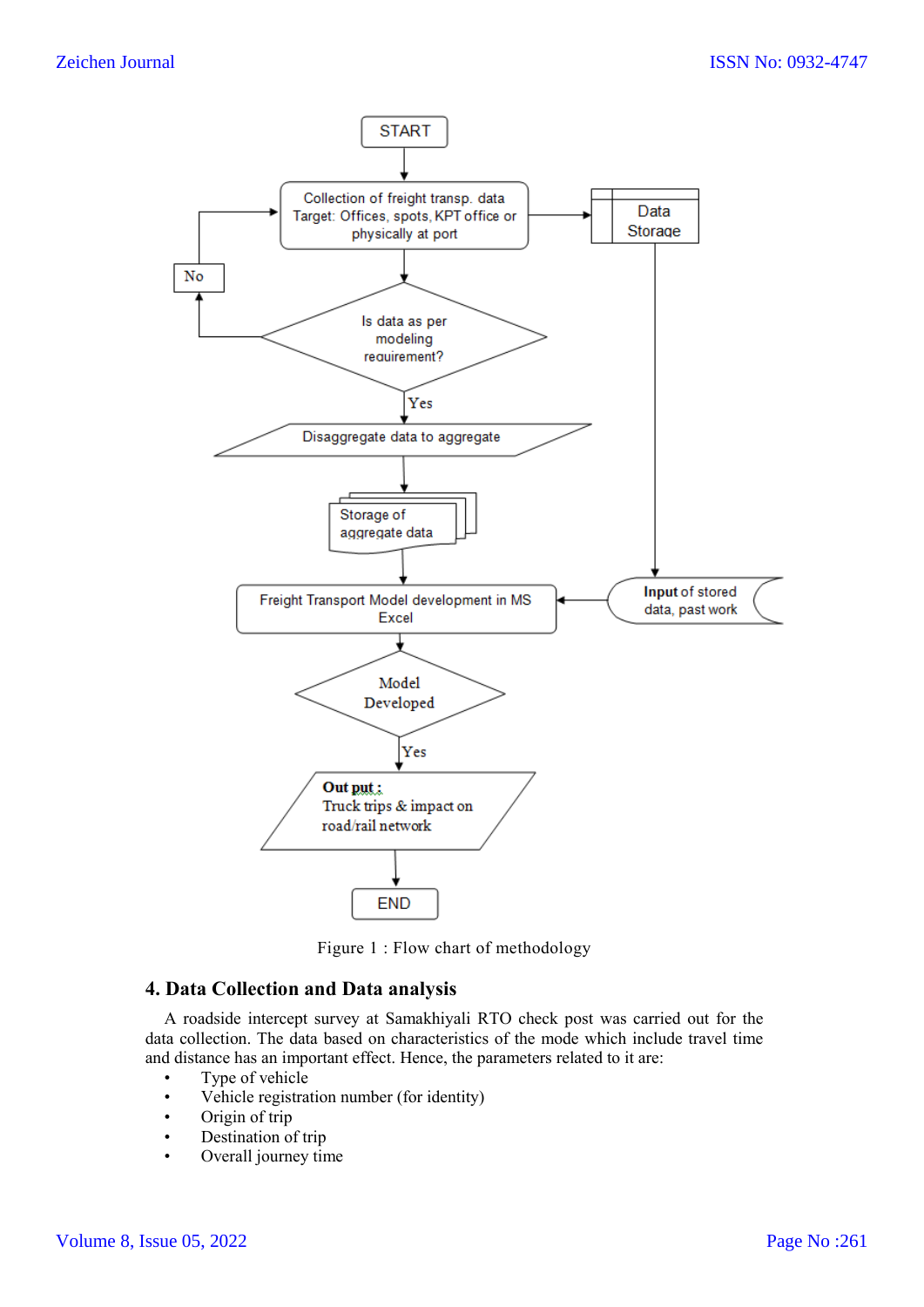Distance (derived from origin and destination)

Based on characteristics of the goods including shipment type is considered for goods related variables.

- Type of commodity carried
- Quantity of commodity carried (Gross weight/Tonnage)
- Package characteristics

All above variables were considered for data collection.

Moreover, the data was collected in two different seasons i.e. before monsoon and after monsoon. Total 1055 truck drivers were interviewed. Data was collected in two groups i.e. Trips towards the study area (considered as inbound trips) and trips leaving study area (considered as outbound trips). There are 895 observations for outbound trips and 160 observations for inbound trips. Only outbound trips were considered for trip generation modelling.



Figure 2 : Actual photograph of data collection work at Samakhiyali post

Following are the observations of the data analysis:

- 1. Seasonal variation in trips is less affected by the commodity demand.
- 2. The percentage share of trips in the loose state is the highest.
- 3. Majority of the vehicles are of Multi Axle Vehicle (MAV)
- 4. Most of the trips are from Rajasthan, Punjab, Maharashtra, Haryana, Gujarat, and Delhi which matches the hinterland of Kandla port.
- 5. The percentage share of trips by coal, oil, and steel (and its allied) products is higher for all outbound trips regardless of the season.
- 6. For the survey duration, rice trips are observed in more percentage indicates a demand for rice for export.
- 7. Majority of trips are in distance range of 1000 km to 1500 km.
- 8. The majority of the trips are attracted from a distance of 1000-1300 km range because the hinterland of the port is extended up to Haryana in North India and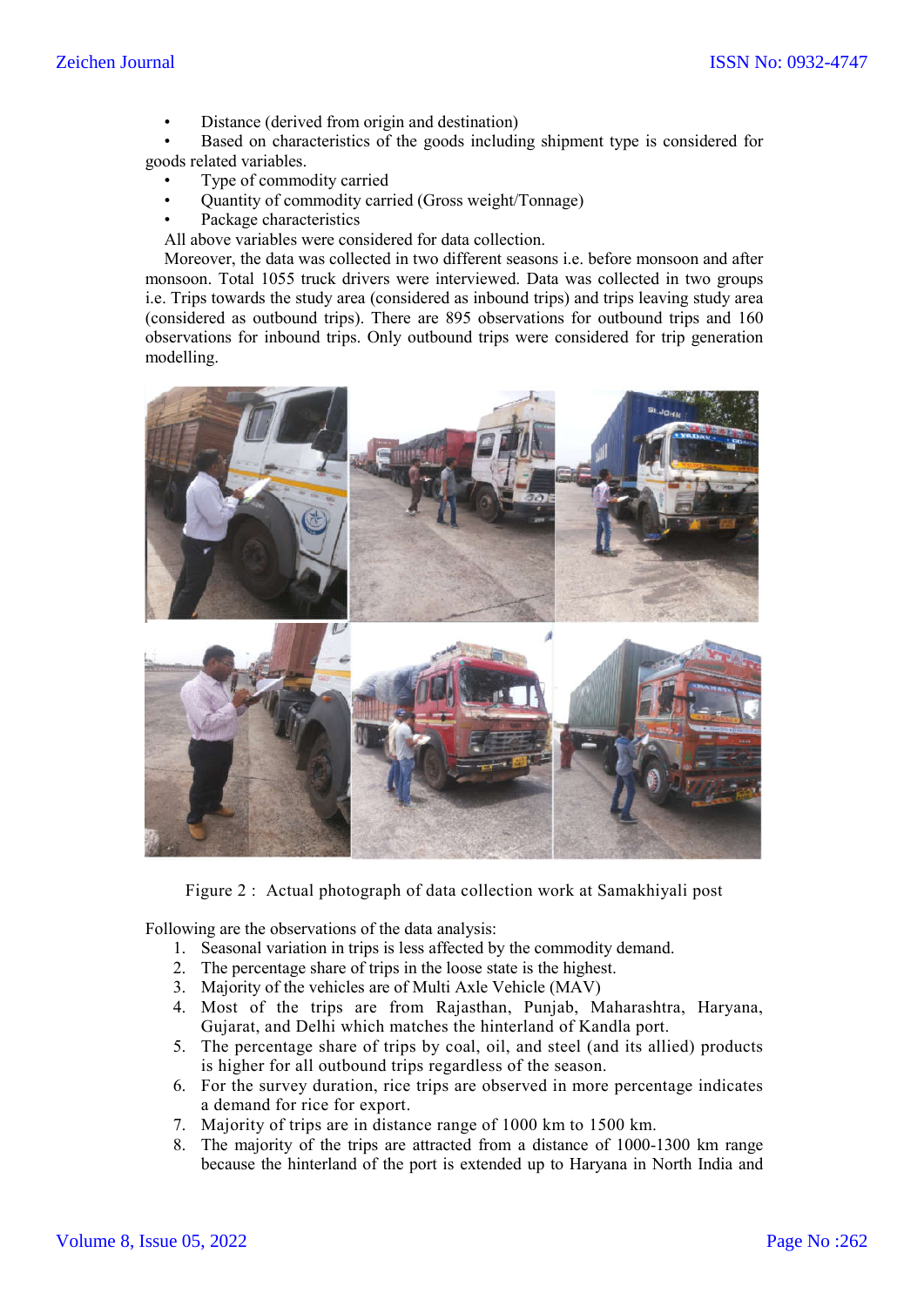Tamilnadu in South India. The highest share, about 20% of trips in the distance range of 1100-1200 km for both inbound and outbound trips.

## **5. Model calibration and validation**

Having different categories of heavy vehicles like 3 Axle, 4 Axle and Multi Axle it is practically not true to consider average weight carried in each trip. Hence, a weighted arithmetic mean is worked out from following equation:

$$
W = ((n1 \times w1) + (n2 \times w2) + (n3 \times w3)) / (n1 + n2 + n3)
$$
\n(1)

Where, n1, n2, and n3 are number of 3 axle, 4 axle, and Multi-axle trucks respectively, and w1,w2, and w3 are average tonnage of respective category.

From above equation, weighted tonnage W comes out to be 26.62 tons. Weighted tonnage is used to estimate the total number of trips generated from Kandla port in the respective year.

Equation for Export cargo,

| $Y = 0.753X + 5.559$ , $R^2 = 0.938$ (Linear) |                             |     |
|-----------------------------------------------|-----------------------------|-----|
| $Y = 6.367e0.069X$                            | $R^2 = 0.933$ (Exponential) | (3) |

Equation for Import cargo,

| $Y = 0.661X + 2.072$ , $R^2 = 0.886$ (Linear)    | (4) |
|--------------------------------------------------|-----|
| $Y = 3.082e0.097X$ , $R^2 = 0.914$ (Exponential) | (5) |

Where,  $Y=No$  of trips (in Lakhs)

X= Cargo handled in Million Metric Tonne in *i* th year.

Above equations are formed based on the time series data available for import and export cargo from Kandla port traffic office.

From Kandla port, Survey data reveals that freight demand is independent of the distance, travel time, packaging characteristics, and total freight tonnage but depends on economic parameters like GDP, GSDP, area, and population. After several trials, a regression model is generated to build the relationship between the number of trips generated and independent variables like average distance (in 100 Kilometers), percentage GSDP of destination state, Gross area of the state (in 10000 Km<sup>2</sup>), and Population in Millions. The model which depicts the best value of  $R^2$  is as under.

$$
Y = 8.652 - 0.491 X_1 + 0.076 X_2 - 0.028 X_3 + 0.009 X_4 + 3.57 X_5
$$
 (6)

Where,

 $Y = No$ . of truck trips

- $X_1$  = Average distance in 100 Kilometers
- $X_2$  = GSDP of attracting state
- $X_3$  = Area in 10000 km<sup>2</sup>
- $X_4$  = Population in Millions
- $X_5$  = Total tonnage

The above equation indicates a strong relationship between a dependent and independent variable with a strong value of  $R^2 = 0.998$  and can be considered as the true representation of the study.

Following are the observations from the model.

1. Combining states of hinterland indicates a good value of  $R^2$  but has a very high additive constant.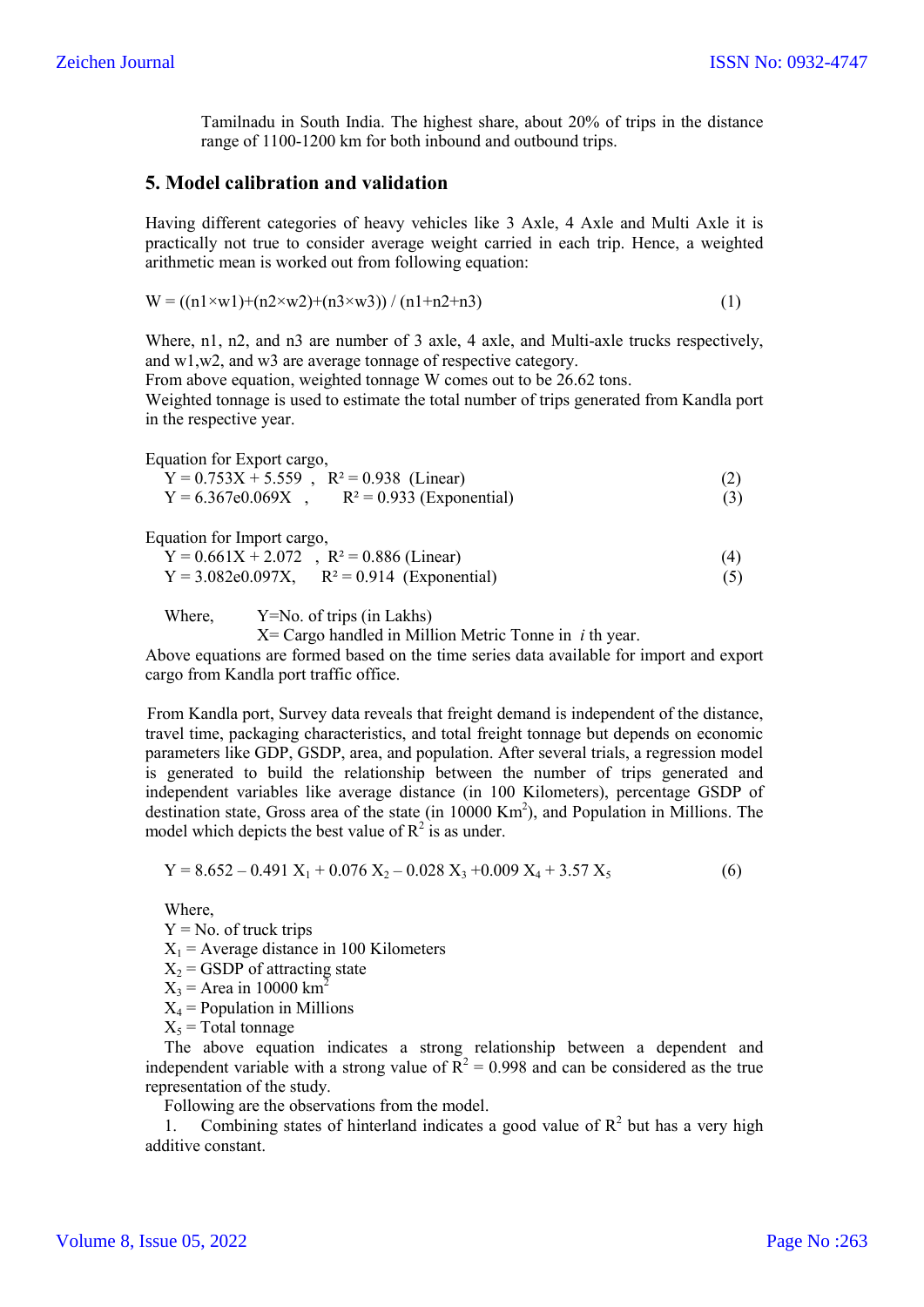2. Considering all parameters as discussed in Equation 6 for all destination states indicates true representation. The number of trips depends on the area of destination. In above equation 6, a negative value indicates the aggregate area is considered. Hence further it can be refined considering only agricultural and production areas which generate freight transport.

3. A separate commodity-wise model can help to understand the effect of demand in the hinterland.

### **6. Summary and conclusions**

There are significant data gaps in the road transport sector that need to be addressed. In the case of India, the data in respect of vehicles is available in terms of the number of registered vehicles. At present, no mechanism provides regular data on freight movement in terms of tonne-kilometres and passenger movement in terms of passenger kilometer by the private sector bus operators and other motorized means in the road transport sector. This is a major gap in the country for freight transport. The current trend in the field of freight modelling is to develop models based on economic data. The present research is aimed to analyze the truck trips by commodity type, its demand, total tonnage handled by Kandla port, and demand-supply effect.

The survey carried out reveals that the number of truck trips for the commodity is independent to the distance. Journey time data from survey data is highly biased from driver to driver. Freight models are difficult to calibrate and validate. A nationwide systematic data collection program like developing countries (NCFRP in the United States) is necessary for India. Though research in freight transport is scarce in India, an attempt is made in the present study to enlighten the need for such programs which can prove to be an aid to policymakers.

# **7. Acknowledgements**

The authors are thankful to various government organizations/offices like Kandla Port Trust (now Deendayal Port Trust) for providing data related to traffic or port traffic and Regional Transport Office, Gandhidham for providing necessary permission to carry out survey for data collection at Samakhiyali RTO check post. The authors are also thankful to Sales tax check post at Samakhiyali for allowing enumerators to sit there and collect data.

### **8. References**

- [1] B. Ashtakala and A. S. N. Murthy, "Optimized gravity models for commodity *transportation," J. Transp. Eng., vol. 114, no. 4, pp. 393–408, 1988, doi: 10.1061/(ASCE)0733-947X(1988)114:4(393).*
- *[2] H. M. Al-Deek, G. Johnson, A. Mohamed, and A. El-Maghraby, "Truck trip generation models for seaports with container and trailer operation," Transp. Res. Rec., no. 1719, pp. 1–9, 2000, doi: 10.3141/1719-01.*
- *[3] J. Holguín-Veras and E. Thorson, "Trip length distributions in commodity-based and trip-based freight demand modeling: Investigation of relationships," Transp. Res. Rec., no. 1707, pp. 37–48, 2000, doi: 10.3141/1707-05.*
- *[4] H. Guo, "The reform and pilot study of survey methodology for road freight transport," ICLEM 2010 Logist. Sustain. Econ. Dev. - Infrastructure, Information, Integr. - Proc. 2010 Int. Conf. Logist. Eng. Manag., vol. 387, pp. 27–34, 2010, doi: 10.1061/41139(387)5.*
- *[5] "SeragAltony(2010).pdf."*
- *[6] H. C. Chu, "Empirical method for predicting internal-external truck trips at a major port," J. Transp. Eng., vol. 137, no. 7, pp. 496–508, 2011, doi: 10.1061/(ASCE)TE.1943-5436.0000233.*
- *[7] R. Aronietis, T. Pauwels, T. Vanelslander, J. Gadziñski, A. Golȩdzinowska, and R. Wasil, "Port hinterland connections: A comparative study of Polish and Belgian cases," Procedia - Soc. Behav. Sci., vol. 20, pp. 59–68, 2011, doi: 10.1016/j.sbspro.2011.08.011.*
- *[8] J. Allen, M. Browne, and T. Cherrett, "Investigating relationships between road freight transport, facility location, logistics management and urban form," J. Transp. Geogr., vol. 24, pp. 45–57, 2012,*